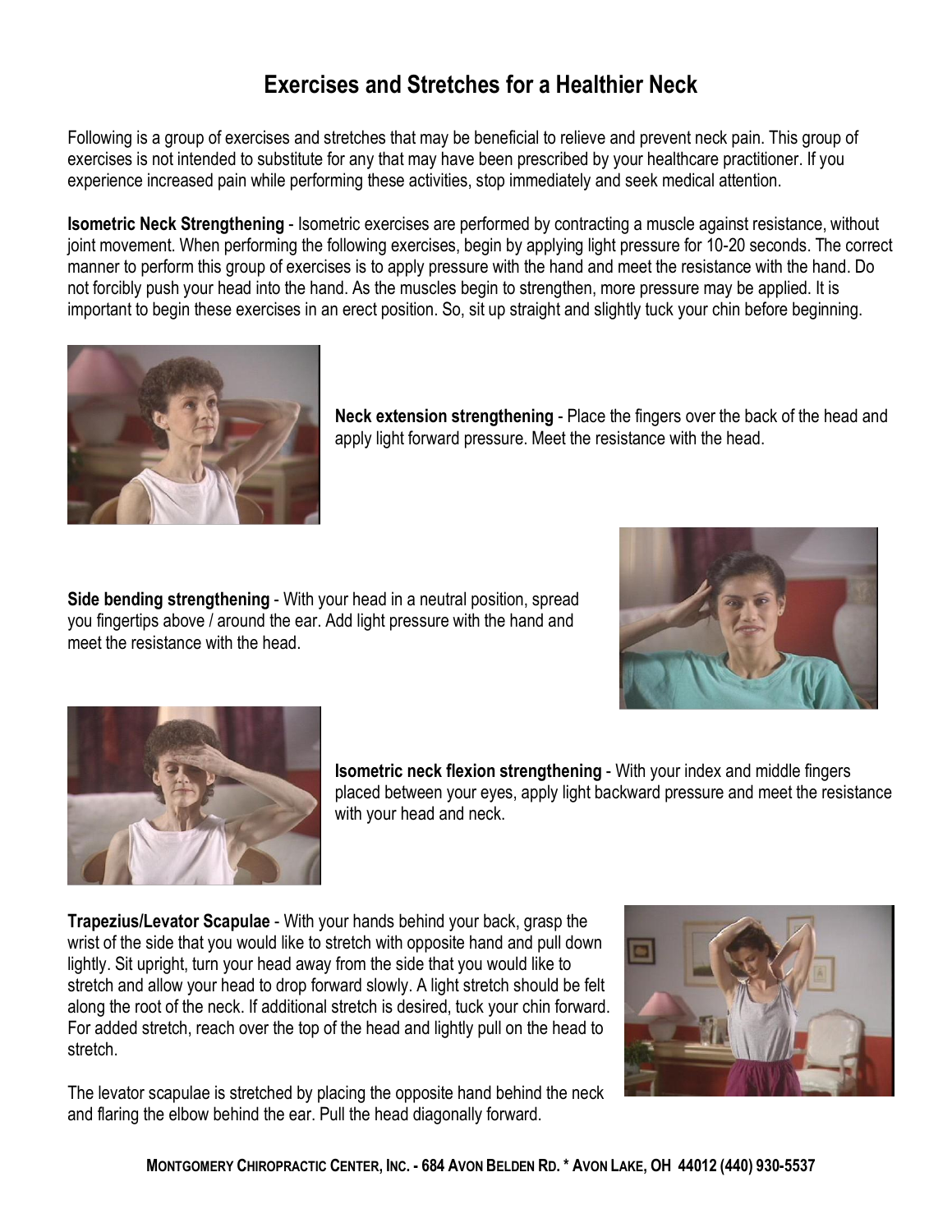

**Scalene stretch** - While standing or sitting (photo below), reach down with one hand and reach over the top of the head with the other. Place your fingers over the ear. Pull the head to the side.





**Wall Angels** Lean your back against the wall with the feet about two feet from the wall. Perform a 1/3 squat and maintain a slight curve in the low back. Place your wrists and elbows flat against the wall (if possible). (If you are unable to touch the wrists and elbows against the wall, please perform the pectoralis stretches first). Next, brush the wrists and elbows up and down against the wall while maintaining contact with the back, wrists and elbows (similar to the snow angels that you did as a child). Muscle contractions should be felt between the shoulder blades. *Frequency and repetitions: 10 in the morning, afternoon and evening.*

*\*\*\**After mastering wall angels, you may progress to a more difficult exercise (usually within 23 weeks). Lay on your stomach with a towel beneath your forehead. With the palms facing the floor, reach toward your feet. Lift the hands from the floor and squeeze your shoulder blades together. *Hold for 10 seconds. Repeat 10 times.*

**Neck Curls** - Think of this exercise as sit-ups for the neck. Lay on a firm surface with a thin pillow behind the head. Turn your hands palms up, reach toward the feet and sit on your hands. This will keep the shoulder blade depressed. Perform a chin tuck and raise the head slowly. Keep the chin tuck and lower the head. During the early stages, you may need to place a thicker pillow behind the head and perform an isometric muscle contraction. Later progress to the full range of motion. *Repetitions: to fatigue.*



*\*\*\* this exercise is too strenuous, begin by performing a seated chin tuck and applying light pressure above the eyes. A deep muscle contraction will be experienced.*